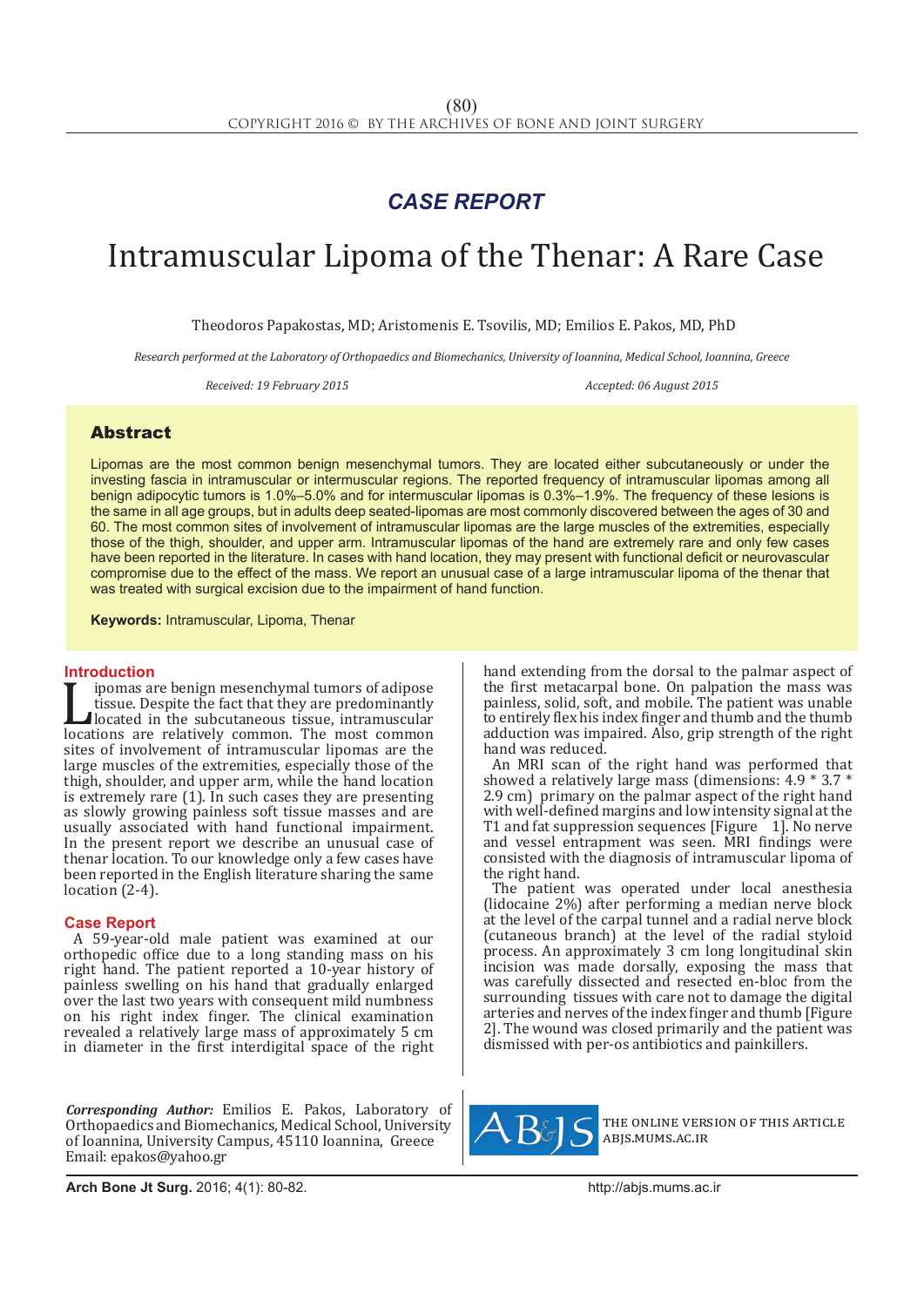THE ARCHIVES OF BONE AND JOINT SURGERY. ABJS.MUMS.AC.IR THENAR INTRAMUSCULAR LIPOMA VOLUME 4. NUMBER 1. JANUARY 2016

The histological examination of the specimen revealed a tumor consisting of well circumscribed mature adipocytes indicative of a lipoma [Figure 3]. One year postoperatively the patient had full range of motion and no numbness on the index finger and the thumb, with good grip power and no signs of recurrence [Figure 4].

### **Discussion**

The World Health Organization's Committee for the Classification of Soft Tissue Tumors categorizes soft tissue lipomatous tumors into 9 entities: lipoma, lipomatosis, lipomatosis of nerve, lipoblastoma, angiolipoma, myolipoma of soft tissue, chondroid lipoma, spindle cell/pleomorphic lipoma, and hibernoma (5). Lipomas are common mesenchymal tumors that can develop in any fat-containing region. They account for approximately 16% of soft tissue mesenchymal tumors (6). Lipomas are either superficially located or can be deep-seated. The superficial location is the most common and involves the subcutaneous fat, whereas deep lesions present under the investing fascia. The deep lesions are mature fat lesions that may occur in intermuscular (affecting the intermuscular connective tissue) or intramuscular locations. Benign lipomatous lesions may also affect bones, joints and tendon sheaths. The reported frequency of intramuscular lipomas among all benign adipocytic tumors is 1.0%–5.0%, and that of intermuscular lipomas is 0.3%–1.9% (7). The



**Figure 1. T2 weighted images with fat suppression (A) and T1 (B) weighted images of the intramuscular lipoma. Figure 2. Surgical excision of the intramuscular lipoma.**



**Figure 3. Histology showing a tumor consisted of mature adipocytes (haematoxylin and eosin stain, X200). Figure 4. One year postoperative image of the hand.**

frequency of these lesions is the same in all age groups, but in adults deep seated-lipomas are most commonly discovered between the ages of 30 and 60 (2). The thigh is the commonest location of intramuscular lipomas followed by the deltoid muscle. Intramuscular lipomas of the hand are very uncommon (1,4). There are two subgroups of intramuscular lipomas; infiltrative type and well-circumscribed type. The term infiltrating lipoma has been used due to the infiltrative nature of the tumor in histological examination and represents the commonest type  $(4)$ .

In the vast majority of the cases intramuscular lipomas are asymptomatic. They generally present as slowly growing painless masses which may sometimes infiltrate deeply and wrap around nerves. They usually appear with large size at diagnosis. A lipoma of greater than 5 cm is classified as a "giant lipoma". In cases with hand location, they may present with functional deficit or neurovascular compromise due to the mass effect (4). In particular cases of thenar location, they present as a painless mass over the thenar eminence. The overlying skin is normal without muscle adherence. They come to clinical attention due to the cosmetic concern and the impairment of hand functionality. Neurovascular compromises are rare. Some intramuscular thenar lipomas are small and thus difficult to palpate. In such cases imaging is necessary for diagnosis.

Ultrasound is initially used for the evaluation of these